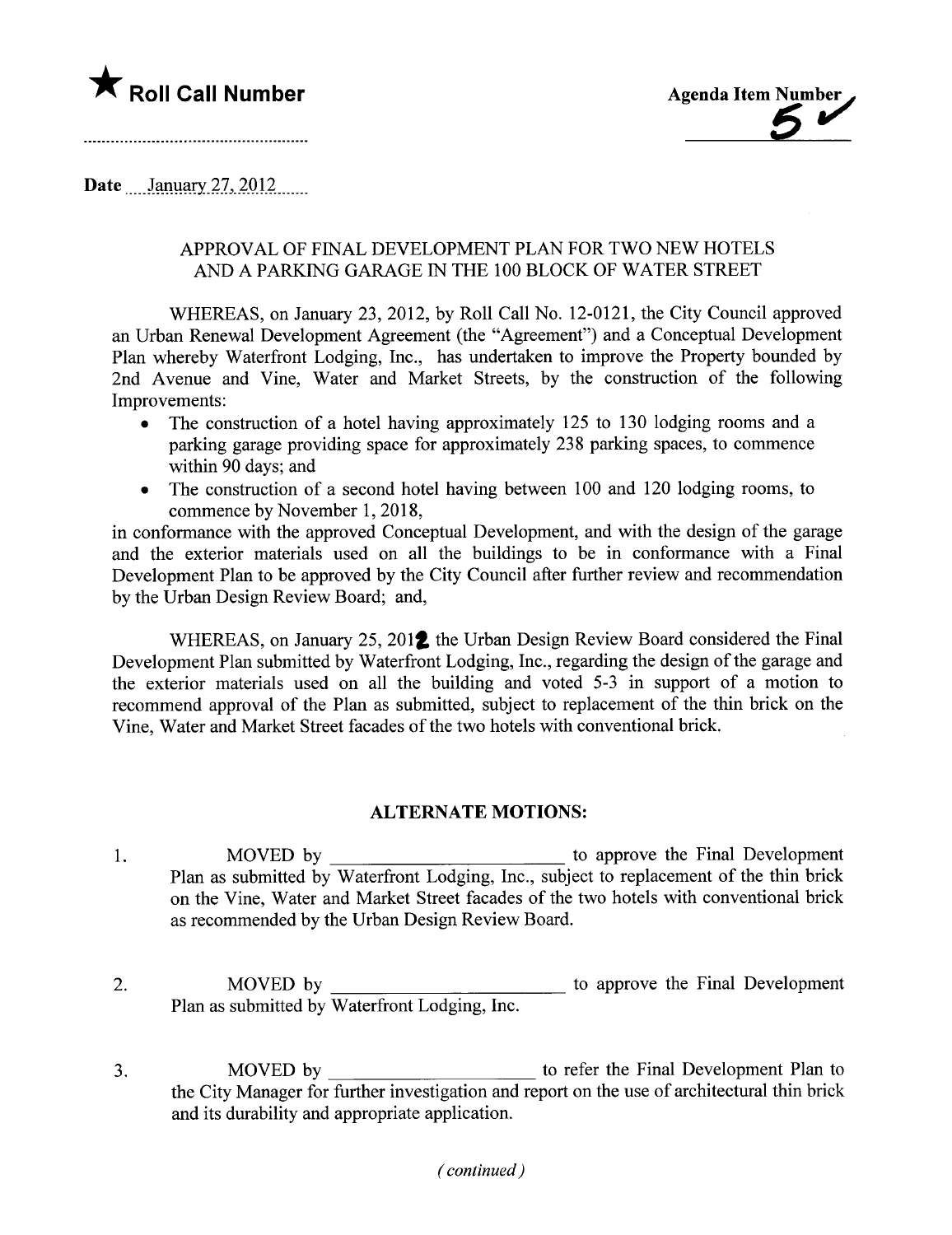



Date  $\frac{\text{January } 23, 2012}{\text{Maximum } 23, 2012}$ 

FORM APPROVED:

Zro  $\sigma$ es l Roger **K**. Brown

Assistant City Attorney C:\rog\eco Dev\waterfront\RC Approve Final Plan. doc

| <b>COUNCIL ACTION</b> | <b>YEAS</b> | <b>NAYS</b> | <b>PASS</b> | <b>ABSENT</b>   | <b>CERTIFICATE</b>                                                                                                                                                                                                                                                                                                         |
|-----------------------|-------------|-------------|-------------|-----------------|----------------------------------------------------------------------------------------------------------------------------------------------------------------------------------------------------------------------------------------------------------------------------------------------------------------------------|
| <b>COWNIE</b>         |             |             |             |                 | I, DIANE RAUH, City Clerk of said City hereby<br>certify that at a meeting of the City Council of<br>said City of Des Moines, held on the above date,<br>among other proceedings the above was adopted.<br>IN WITNESS WHEREOF, I have hereunto set my<br>hand and affixed my seal the day and year first<br>above written. |
| <b>COLEMAN</b>        |             |             |             |                 |                                                                                                                                                                                                                                                                                                                            |
| <b>GRIESS</b>         |             |             |             |                 |                                                                                                                                                                                                                                                                                                                            |
| <b>HENSLEY</b>        |             |             |             |                 |                                                                                                                                                                                                                                                                                                                            |
| <b>MAHAFFEY</b>       |             |             |             |                 |                                                                                                                                                                                                                                                                                                                            |
| <b>MEYER</b>          |             |             |             |                 |                                                                                                                                                                                                                                                                                                                            |
| <b>MOORE</b>          |             |             |             |                 |                                                                                                                                                                                                                                                                                                                            |
| <b>TOTAL</b>          |             |             |             |                 |                                                                                                                                                                                                                                                                                                                            |
| <b>MOTION CARRIED</b> |             |             |             | <b>APPROVED</b> |                                                                                                                                                                                                                                                                                                                            |
|                       |             |             |             |                 |                                                                                                                                                                                                                                                                                                                            |
|                       |             |             |             |                 |                                                                                                                                                                                                                                                                                                                            |
| Mayor                 |             |             |             |                 | <b>City Clerk</b>                                                                                                                                                                                                                                                                                                          |

 $\bar{\lambda}$ 

-2-